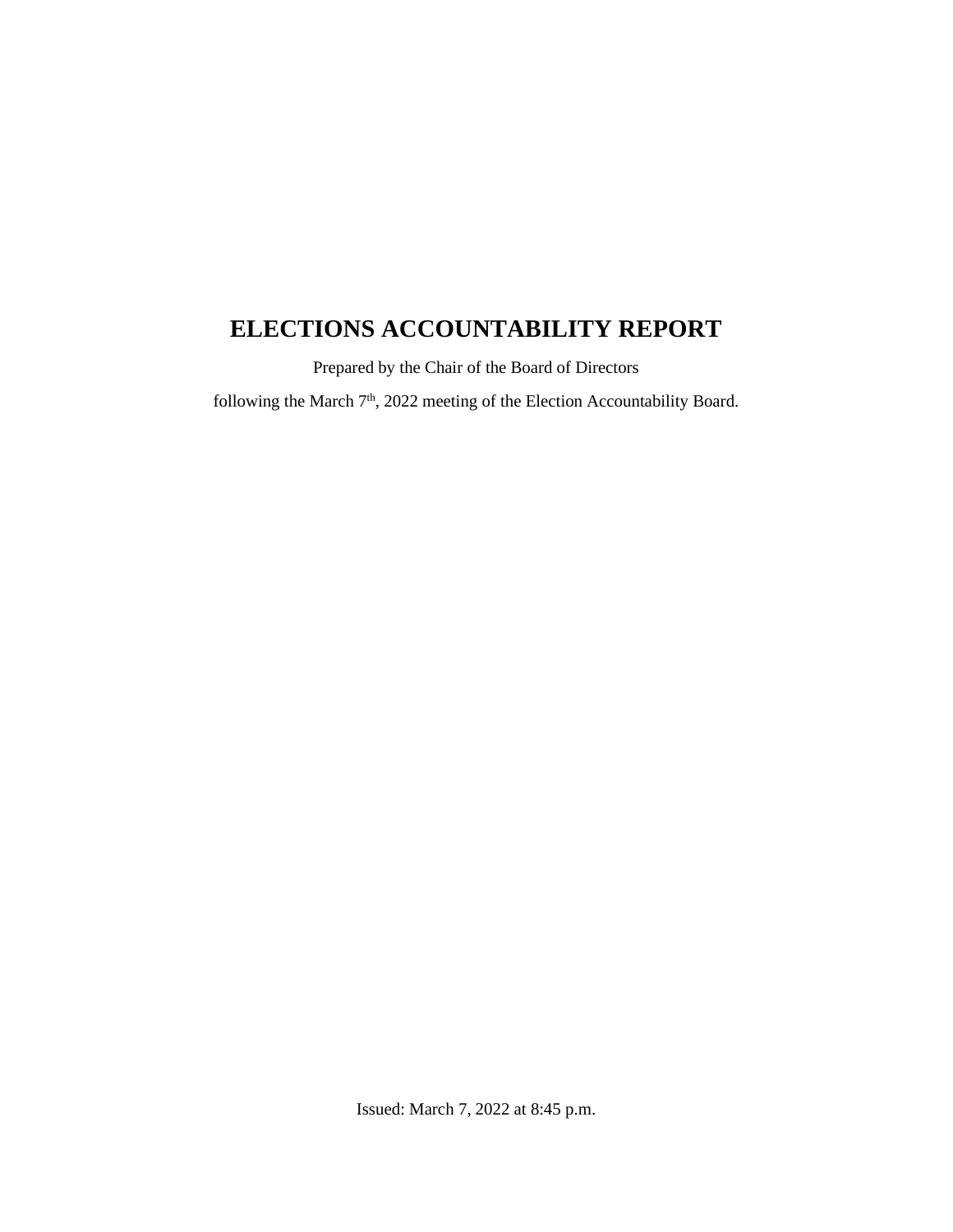#### **a. The complaint in full:**

#### FORMAL COMPLAINT, March 7th

On Monday March 7th at 10:57AM, ECF'S Amy and Ursella received an email from Jonathan Henderson, the current VPEA, running for re-election. In this email, Jonathan accuses Kirt Hayer of collusion, discrimination, and, at the very least, not campaigning in good faith given the information that has come forward in the final report of the EAB's ruling on March 5th, 2022.

Amy and I agree and feel the following by-laws/policies have been violated by Kirt Hayer:

5.33.i (acting in good faith) 5.34.viii (collusion), 5.34 ix (harassment), & 5.46 ii (violation of acknowledgement of responsibilities), Article 9, Section 9.01 (Positive Space Policy), and Article 14, Section 14.02 (Anti-Harassment Policy).

Not taking action would result in the board violating the following policies listed in the UWSA policy manual:

article 6, section 6.01 (Code of Conduct - points 2, 3,  $\&$  4 in the policy statement), article 9, section 9.01(Positive Space Policy), and article 14, section 14.02 (Anti-Harassment Policy).

Jonathan Henderson is being targeted as an Indigenous Student. Jonathan, and other candidates including Kanwalpreet Kaur, do not feel safe because of Kirt. It is our duty to ensure that all students and candidates and UWSA employees feel safe and are free from discrimination. Therefore we must ask for severe consequences against Kirt Hayer.

## **b. Any supplemental statements submitted to the EAB;**

Report from Kiratveer Hayer

Here is my written report

This complaint is a continuation of the last and is a baseless accusation that is not substantiated by any concrete evidence. This complaint is based on someone's opinions and feelings without any witnesses or tangible evidence that can prove me culpable beyond a reasonable doubt. I feel that this complaint as well as the previous were made in bad faith and are an attempt to persecute me based on reasonable political opinions that I hold and have been outspoken about. The claim of racism is completely baseless. I have never mentioned anyone's race or gender in a bad way and have always advocated on behalf of diversity and inclusion. It is disgusting that these accusations are being brought towards me when for my entire life I have been an outspoken proponent of minority rights. I have donated personal funds and resources as well as advocated for the donation of UWSA and Uwinnipeg funds and resources to various indigenous causes throughout my term. I have also attempted to contribute many times to initiatives that help the indigenous community and all of those things should be taken into account before I am labelled a racist.

--

I also want to add that no attempt at mediation with any party has taken place. This should not be escalated to the elections accountability board until that has taken place. This escalation is a violation of bylaw 5.25 vii. and viii.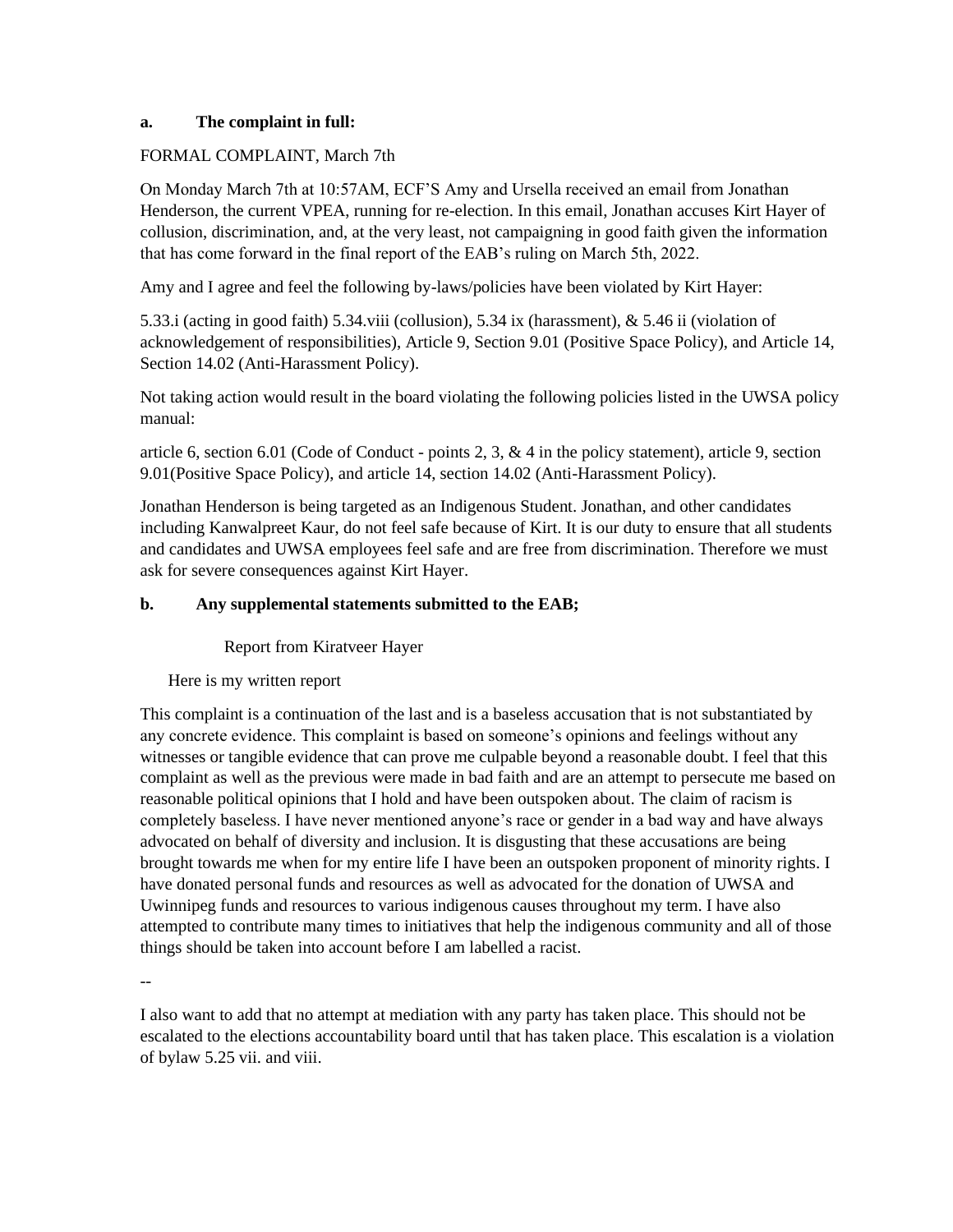vii. The ECFs shall hear concerns and complaints from candidates, volunteers, and the student membership and shall work to resolve issues through mediation before escalating them to the EAB in accordance with relevant UWSA Policy.

viii. The ECFs shall bring any complaint which cannot be resolved through mediation to the EAB for consideration and ruling in accordance with relevant UWSA Policy

Best,

Kirt

# **c. A summary of the considerations of the EAB:**

Alleged violation of the by-law and policy of the UWSA:

## *Bylaw 5.33*

- i. All statements, promotions, materials and any other communication by or on behalf of the UWSA, the UWSA Election Campaign, and election campaign participants must abide by the following guidelines:
	- a. They must be factually correct;
	- b. They must be honest and made in good faith;
	- c. They may not contain libel or slander (based on consultation with legal counsel if necessary);
	- d. They must abide by the UWSA Code of Conduct, the Positive Space Policy, and all other UWSA by-laws and policies;
	- e. They must abide by all federal, provincial, and municipal laws;
	- f. They must abide by all University of Winnipeg policy and procedure, including the *Respectful Work and Learning Environment Policy*.
- ii. Election campaign participants who fail to follow the campaign guidelines are subject to consequences as determined by the Election Accountability Board and in accordance with the Election Complaints Policy and Election Anti-Harassment Policy.

# *By-law 5.34*

- viii. Collusion between candidates for election will not be tolerated, including:
	- a. Promoting one or more candidates as part of an election slate;
	- b. Making statements that a reasonable person could interpret as linking two candidates as members of a joint slate for election;
	- c. Campaigning on behalf of another candidate.

ix. Harassing (as defined in the University of Winnipeg's *Respectful Working and Learning Environment Policy*) students or creating physical barriers in attempts to garner support will not be tolerated and will be grounds for immediate disciplinary action in accordance with the Election Anti-Harassment Policy.

# *By-law 5.46*

ii. Directors or Executives running for election or re-election shall not violate their Acknowledgement of Responsibility waivers, campaign based on Closed Session information, nor use their position with the UWSA or UWSA resources to campaign to an unfair advantage.

## *Policy 14.02 Anti-Harassment*